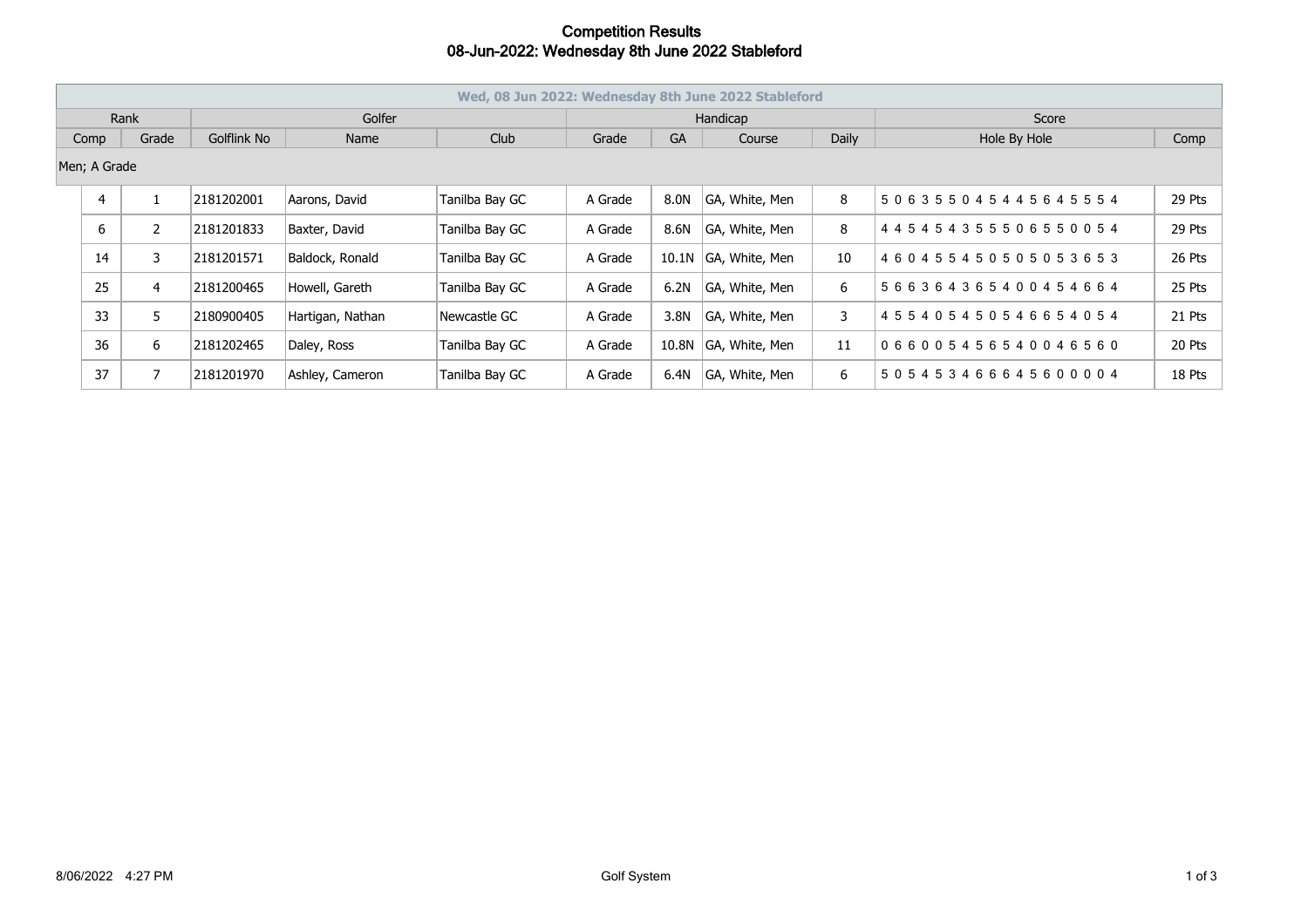## **Competition Results 08-Jun-2022: Wednesday 8th June 2022 Stableford**

| Rank           |                | Golfer      |                    |                   | Handicap       |           |                      |       | Score                               |        |
|----------------|----------------|-------------|--------------------|-------------------|----------------|-----------|----------------------|-------|-------------------------------------|--------|
| Comp           | Grade          | Golflink No | Name               | Club              | Grade          | <b>GA</b> | Course               | Daily | Hole By Hole                        | Comp   |
| Men; B Grade   |                |             |                    |                   |                |           |                      |       |                                     |        |
| $\mathbf{1}$   | $\mathbf{1}$   | 2181201695  | Patterson, Keith   | Tanilba Bay GC    | <b>B</b> Grade | 18.4N     | GA, White, Men       | 19    | 5 5 5 4 6 5 3 7 5 4 4 9 9 4 4 6 7 4 | 34 Pts |
| $\overline{2}$ | $\overline{2}$ | 2181200609  | Bloxham, Anthony   | Tanilba Bay GC    | <b>B</b> Grade |           | 26.4N GA, White, Men | 28    | 558470545648056673                  | 32 Pts |
| 3              | 3              | 2181200370  | Guy, Robert        | Tanilba Bay GC    | <b>B</b> Grade |           | 29.9N GA, White, Men | 32    | 678375580606565075                  | 29 Pts |
| 5              | 4              | 2181202596  | Clayton, John      | Tanilba Bay GC    | <b>B</b> Grade |           | 15.2N GA, White, Men | 16    | 656255376496549695                  | 29 Pts |
| $\overline{7}$ | 5              | 2181200200  | Van Waard, Richard | Tanilba Bay GC    | <b>B</b> Grade |           | 27.3N GA, White, Men | 29    | 007400476647465774                  | 28 Pts |
| 8              | 6              | 2181203213  | Hartigan, Stephen  | Tanilba Bay GC    | <b>B</b> Grade |           | 20.5N GA, White, Men | 21    | 567367505527660664                  | 28 Pts |
| 9              | $\overline{7}$ | 2181203365  | Swann, Neil        | Tanilba Bay GC    | <b>B</b> Grade |           | 14.6N GA, White, Men | 15    | 556406456540545664                  | 28 Pts |
| 10             | 8              | 2181203577  | Grace, Peter       | Tanilba Bay GC    | <b>B</b> Grade |           | 24.0N GA, White, Men | 25    | 567460376745050560                  | 28 Pts |
| 11             | 9              | 2181201607  | Deegan, Anthony    | Tanilba Bay GC    | <b>B</b> Grade |           | 23.9N GA, White, Men | 25    | 056565576607646775                  | 27 Pts |
| 12             | 10             | 5012908158  | MIDDLEBROOK, DAVID | The SGA GC        | <b>B</b> Grade |           | 19.4N GA, White, Men | 20    | 756075377637665754                  | 26 Pts |
| 15             | 12             | 2181201812  | Bevz, Oscar        | Tanilba Bay GC    | <b>B</b> Grade |           | 14.8N GA, White, Men | 15    | 466266506036556504                  | 26 Pts |
| 16             | 13             | 2181200055  | Gresham, John      | Tanilba Bay GC    | <b>B</b> Grade |           | 21.0N GA, White, Men | 22    | 559566495655756964                  | 26 Pts |
| 17             | 14             | 2181201934  | Hinton, Gregory    | Tanilba Bay GC    | <b>B</b> Grade |           | 24.8N GA, White, Men | 26    | 400566306547560605                  | 26 Pts |
| 18             | 15             | 2110803809  | Horn, Darrell      | Maitland GC (NSW) | <b>B</b> Grade |           | 23.6N GA, White, Men | 25    | 676467476707765664                  | 26 Pts |
| 19             | 16             | 2181203389  | Hartigan, Mervyn   | Tanilba Bay GC    | <b>B</b> Grade |           | 26.4N GA, White, Men | 28    | 067466560605550004                  | 26 Pts |
| 20             | 17             | 2181200505  | Kalie, Ross        | Tanilba Bay GC    | <b>B</b> Grade |           | 21.7N GA, White, Men | 23    | 560400500635656564                  | 25 Pts |
| 21             | 18             | 2181200682  | Hickson, Danny     | Tanilba Bay GC    | <b>B</b> Grade |           | 29.8N GA, White, Men | 31    | 568577005406777065                  | 25 Pts |
| 22             | 19             | 2181202361  | McMaster, William  | Tanilba Bay GC    | <b>B</b> Grade |           | 28.7N GA, White, Men | 30    | 066406060550466070                  | 25 Pts |
| 23             | 20             | 2181200276  | Collins, Rod       | Tanilba Bay GC    | <b>B</b> Grade |           | 26.0N GA, White, Men | 27    | 060406466605705064                  | 25 Pts |
| 24             | 21             | 2181201650  | Chapman, Scott     | Tanilba Bay GC    | <b>B</b> Grade |           | 15.0N GA, White, Men | 15    | 647405475606555505                  | 25 Pts |
| 26             | 22             | 2181200632  | Moran, Les         | Tanilba Bay GC    | <b>B</b> Grade |           | 16.6N GA, White, Men | 17    | 557466455630505060                  | 25 Pts |
| 27             | 23             | 2181202626  | Bignell, Maxwell   | Tanilba Bay GC    | <b>B</b> Grade |           | 20.9N GA, White, Men | 22    | 665477570406665605                  | 24 Pts |
| 28             | 24             | 2181200229  | Geddes, Cecil      | Tanilba Bay GC    | <b>B</b> Grade |           | 31.8N GA, White, Men | 34    | 670067560556777085                  | 24 Pts |
| 29             | 25             | 2181202223  | Caddy, Jim         | Tanilba Bay GC    | <b>B</b> Grade |           | 21.8N GA, White, Men | 23    | 506365406657600775                  | 24 Pts |